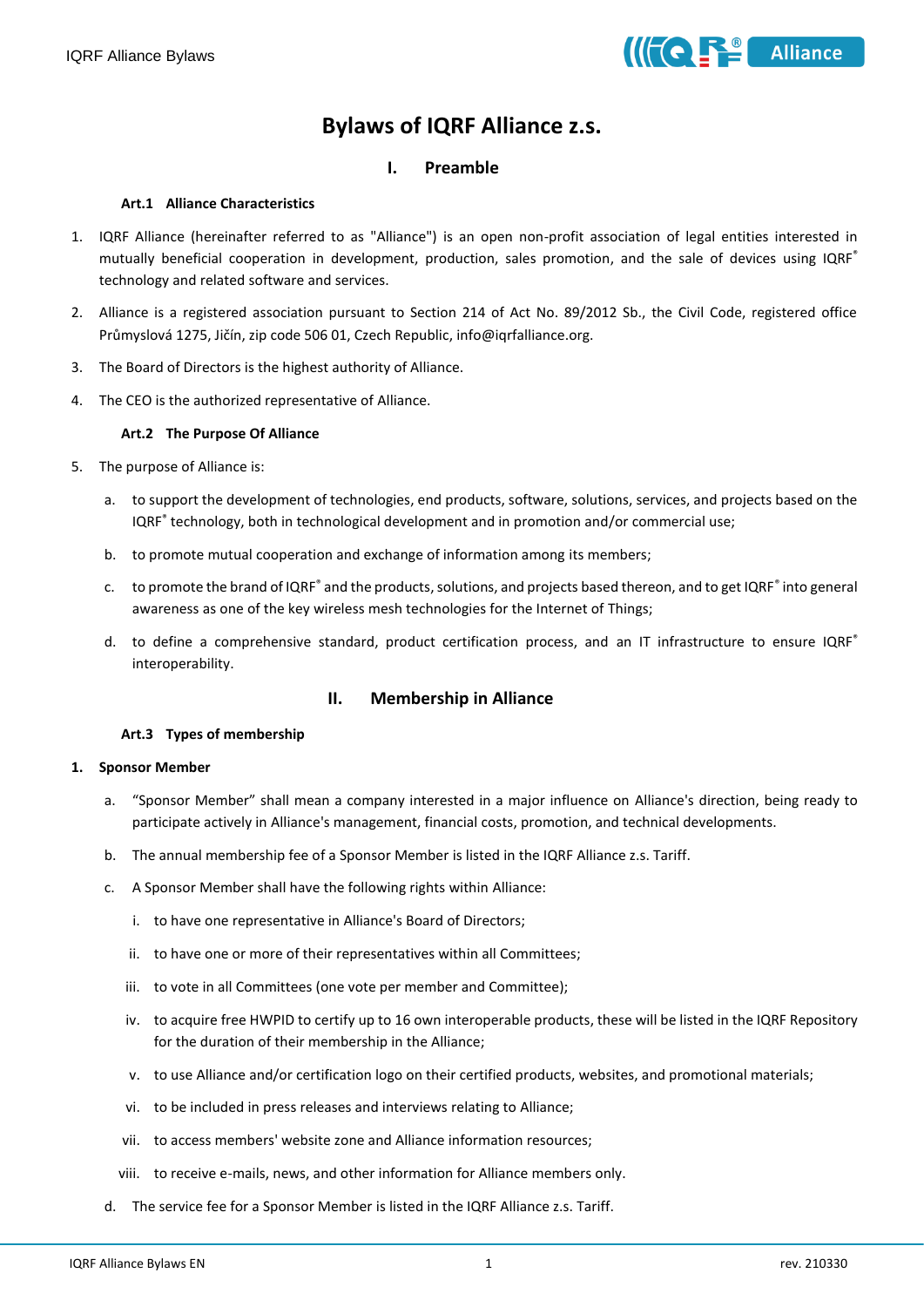- e. In consideration of the service fee payment, Alliance provides for a given period the following services to a Sponsor Member:
	- i. Platinum partnership at regular conferences free of charge;
	- ii. free access to the networking and community events organized by Alliance for max. 10 people;
	- iii. promotion of the company as a Sponsor Member on Alliance website, on printed materials, at international trade fairs and conferences, and within Alliance's PR activities;
	- iv. priority promotion of member's products and services on Alliance website, on printed materials, at trade fairs and conferences, and within Alliance's PR activities;
	- v. budget spending on Alliance defined marketing and PR events in the annual maximum amount specified in the IQRF Alliance z.s. Tariff;
	- vi. processing of up to 12 case studies according to supplied documents presented in Alliance materials;
	- vii. processing of and publishing up to 6 press and PR reports according to supplied documents;
	- viii. free IQRF Interoperability certification for up to 16 own products.

#### **2. Contributor Member**

- a. "Contributor Member" shall mean a company aspiring to influence Alliance's direction mainly through their work in Committees.
- b. The membership fee of a Contributor Member is listed in the IQRF Alliance z.s. Tariff.
- c. A Contributor Member shall have the following rights within Alliance:
	- i. to have one or more of their representatives within all Committees;
	- ii. to vote in all Committees (one vote per member and Committee);
	- iii. to acquire HWPID to certify up to 16 own interoperable products, these will be listed in the IQRF Repository for the duration of their membership in the Alliance;
	- iv. to use Alliance and/or certification logo on their certified products, websites, and promotional materials;
	- v. to be included in press releases and interviews relating to Alliance;
	- vi. to access members' website zone and Alliance information resources;
	- vii. to receive e-mails, news, and other information for Alliance members only.
- d. The service fee for a Contributor Member is listed in the IQRF Alliance z.s. Tariff.
- e. In consideration of the service fee payment, Alliance provides for a given period the following services to the Contributor Member:
	- i. Golden partnership at regular conferences free of charge;
	- ii. free access to the networking and community events organized by Alliance for max. 4 people;
	- iii. promotion of the company as a Contributor Member on Alliance website, on printed materials, at international trade fairs and conferences, and within Alliance's PR activities;
	- iv. priority promotion of member's products and services on Alliance website, on printed materials, at trade fairs and conferences, and within Alliance's PR activities;
	- v. budget spending on Alliance defined marketing and PR events in the annual maximum amount specified in the IQRF Alliance z.s. Tariff;
	- vi. processing of up to 4 case studies according to supplied documents presented in Alliance materials;

 $\mathbf{A}$  Alliance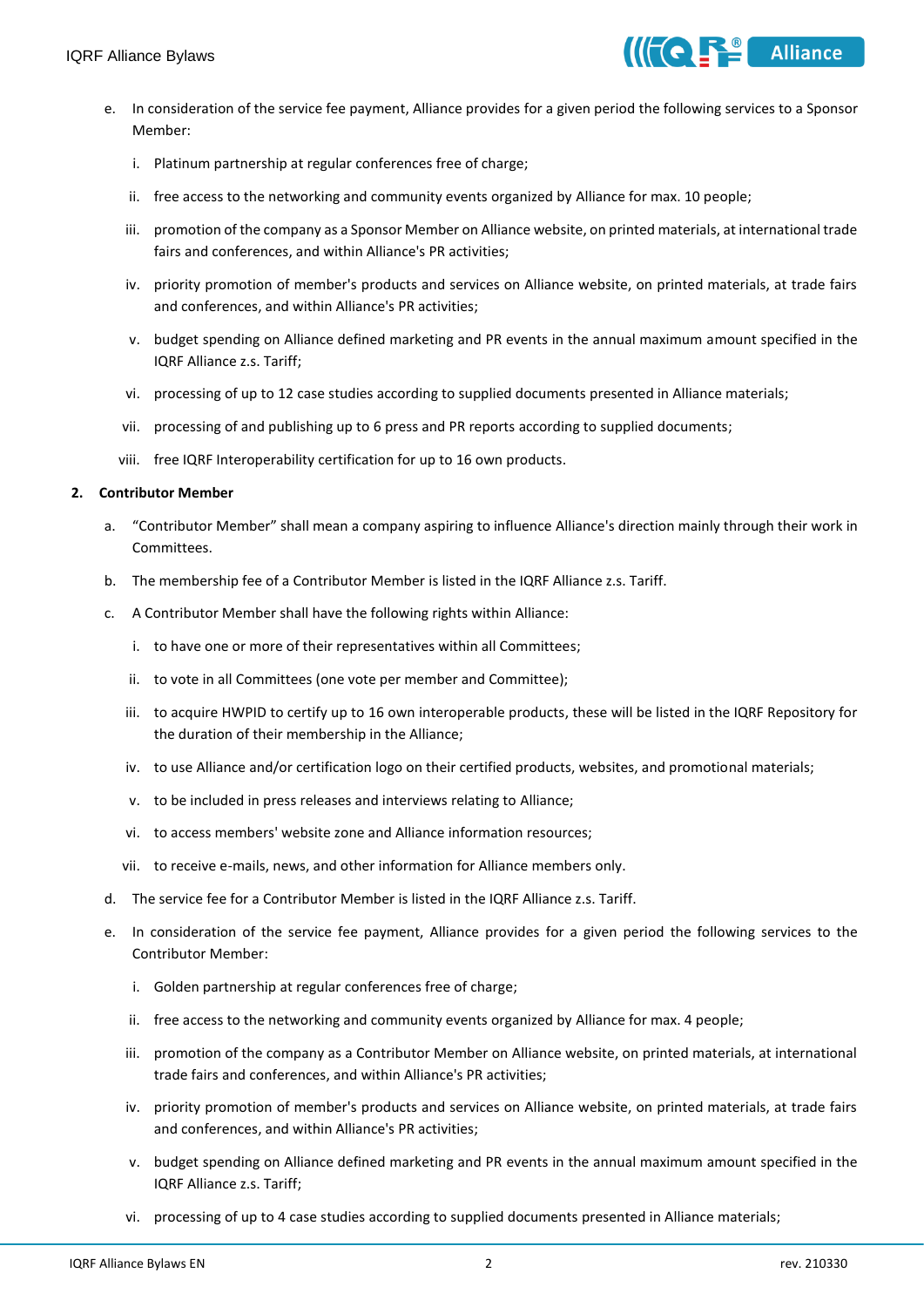

- vii. processing of and publishing up to 4 press and PR reports according to supplied documents;
- viii. free IQRF Interoperability certification for up to 16 own products.

#### **3. Adopter Member**

- a. "Adopter Member" shall mean a company aspiring to make use of Alliance's technical resources, community, and marketing assets to increase their competitive advantage and improve their market situation.
- b. The membership fee of an Adopter Member is listed in the IQRF Alliance z.s. Tariff.
- c. An Adopter Member shall have the following rights within Alliance:
	- i. to have one or more representatives in Technical and Marketing Committees no right to vote, only advisory capacity;
	- ii. to acquire HWPID to certify up to 4 own interoperable products, these will be listed in the IQRF Repository for the duration of their membership in the Alliance;
	- iii. to use Alliance and/or certification logo on their certified products, websites, and promotional materials;
	- iv. to be included in press releases and interviews relating to Alliance;
	- v. to access members' website zone and Alliance information resources;
	- vi. to receive e-mails, news, and other information for Alliance members only.
- d. The service fee for an Adopter Member is listed in the IQRF Alliance z.s. Tariff.
- e. In consideration of the service fee payment, Alliance provides for a given period the following services to the Adopter Member:
	- i. Silver partnership at regular conferences free of charge;
	- ii. free access to the networking and community events organized by Alliance for max. 2 people;
	- iii. promotion of the company as an Adopter Member on Alliance website, on printed materials, at international trade fairs and conferences, and within Alliance's PR activities;
	- iv. promotion of member's products and services on Alliance website, on printed materials, at trade fairs and conferences, and within Alliance's PR activities;
	- v. processing of up to 2 case studies according to supplied documents presented in Alliance materials;
	- vi. processing of and publishing up to 2 press and PR reports according to supplied documents;
	- vii. free IQRF Interoperability certification for up to 4 own products.

#### **4. IQRF® Start-up**

- a. "IQRF® Start-up" shall mean a startup or a young company, aspiring to make use of Alliance's technical resources, community, and marketing assets to increase their competitive advantage and improve their market situation, to the extent of Adopter membership under favorable conditions.
- b. To obtain this type of membership, they must meet the following conditions:
	- i. The company was founded no later than three years prior to their joining Alliance;
	- ii. The company is planning or working on a product that is directly related to the IQRF $^{\circ}$  Ecosystem;
	- iii. Besides signing the agreement to the Bylaws, the company provides a brief business plan and completes successfully the qualifying interview with the Secretary of the Alliance or a person authorized by her/him;
	- iv. CEO shall approve the company for the IQRF<sup>®</sup> Start-up Program;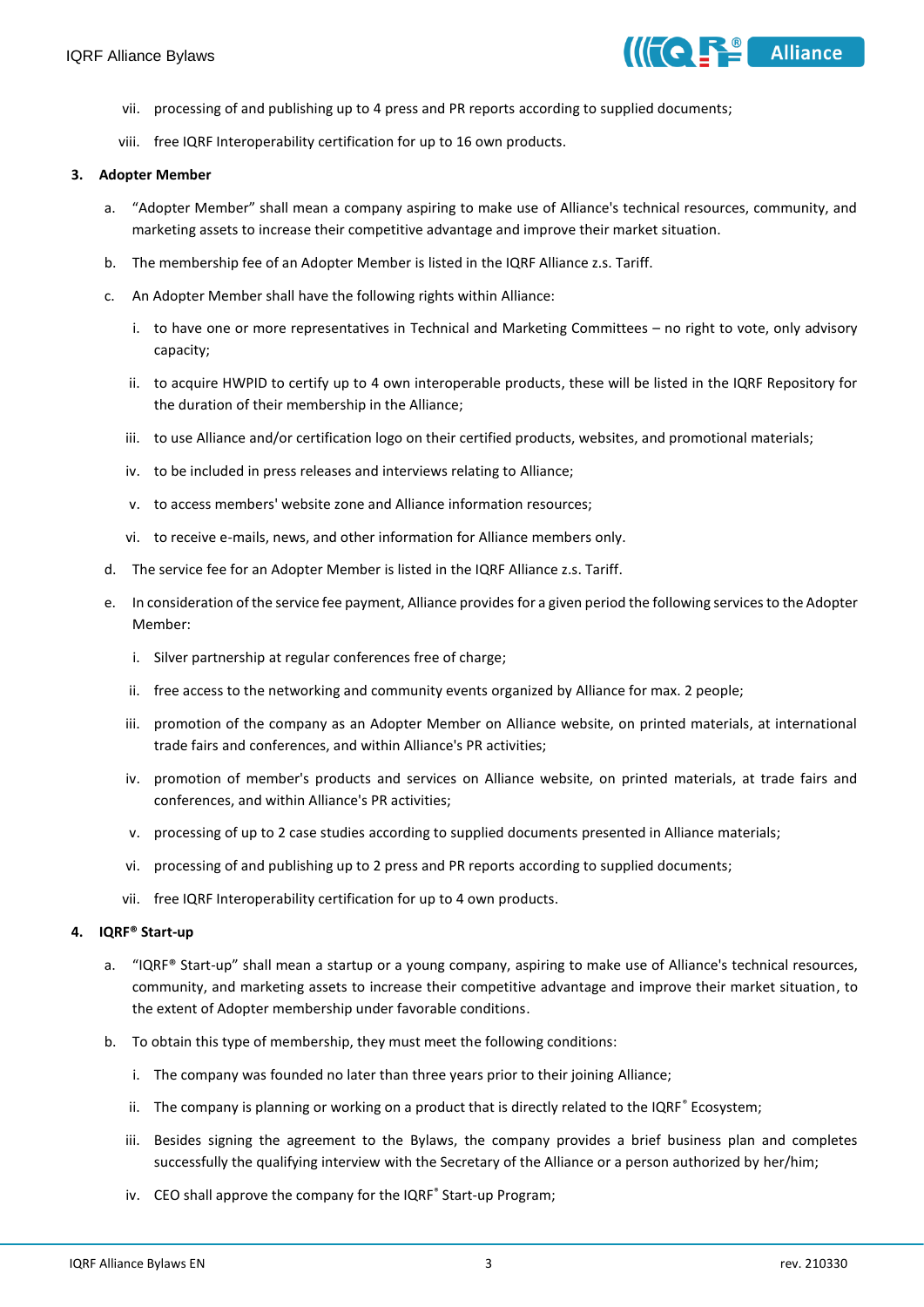

- v. IQRF<sup>®</sup> Start-up Program membership is provided for 1 year and can be extended for up to 1 year on the basis of an updated business plan, presentation of the results achieved in the previous year to the Secretary of the Alliance, and an approval by CEO.
- c. An IQRF<sup>®</sup> Start-up Member shall have the following rights within Alliance:
	- i. to have one or more representatives in Technical and Marketing Committees no right to vote, only advisory capacity;
	- ii. to acquire HWPID to certify up to 4 own interoperable products, these will be listed in the IQRF Repository for the duration of their membership in the Alliance;
	- iii. to use Alliance and/or certification logo on their certified products, websites, and promotional materials;
	- iv. to be included in press releases and interviews relating to Alliance;
	- v. to access members' website zone and Alliance information resources;
	- vi. to receive e-mails, news, and other information for Alliance members only.
- d. The IQRF<sup>®</sup> Start-up Member is exempt from the Alliance's membership and service fees.
- e. Alliance provides for a given period the following services to the IQRF<sup>®</sup> Start-up Member:
	- i. Silver partnership at regular conferences free of charge;
	- ii. free access to the networking and community events organized by Alliance for max. 2 people;
	- iii. promotion of the company as an IQRF® Start-up Member on Alliance website, on printed materials, at international trade fairs and conferences, and within Alliance's PR activities;
	- iv. promotion of member's products and services on Alliance website, on printed materials, at trade fairs and conferences, and within Alliance's PR activities;
	- v. processing of up to 2 case studies according to supplied documents presented in Alliance materials;
	- vi. processing of and publishing up to 2 press and PR reports according to supplied documents;
	- vii. free IQRF Interoperability certification for up to 4 own products.

#### **5. Institution Member**

- a. "Institution Member" shall mean a non-profit organization or an institution receiving contributions from the State Budget (a secondary school or a university, an innovation center, a development center, etc.), being interested in participating in IQRF<sup>®</sup> Smart School Program, supporting IQRF<sup>®</sup> Start-up Program, and/or otherwise capable of contributing to the development of Alliance and benefiting from their membership.
- b. An Institution Member shall be permanently exempt from any membership or service fees of Alliance.
- c. An Alliance Member shall have the following rights within Alliance:
	- i. to have one or more representatives in Technical and Marketing Committees no right to vote, only advisory capacity;
	- ii. to use Alliance logo on their website and promotional materials;
	- iii. to take advantage of Alliance activities in support of the promotion of Alliance member services;
	- iv. to be included in press releases and interviews relating to Alliance;
	- v. to access members' website zone and Alliance information resources;
	- vi. to receive e-mails, news, and other information for Alliance members only.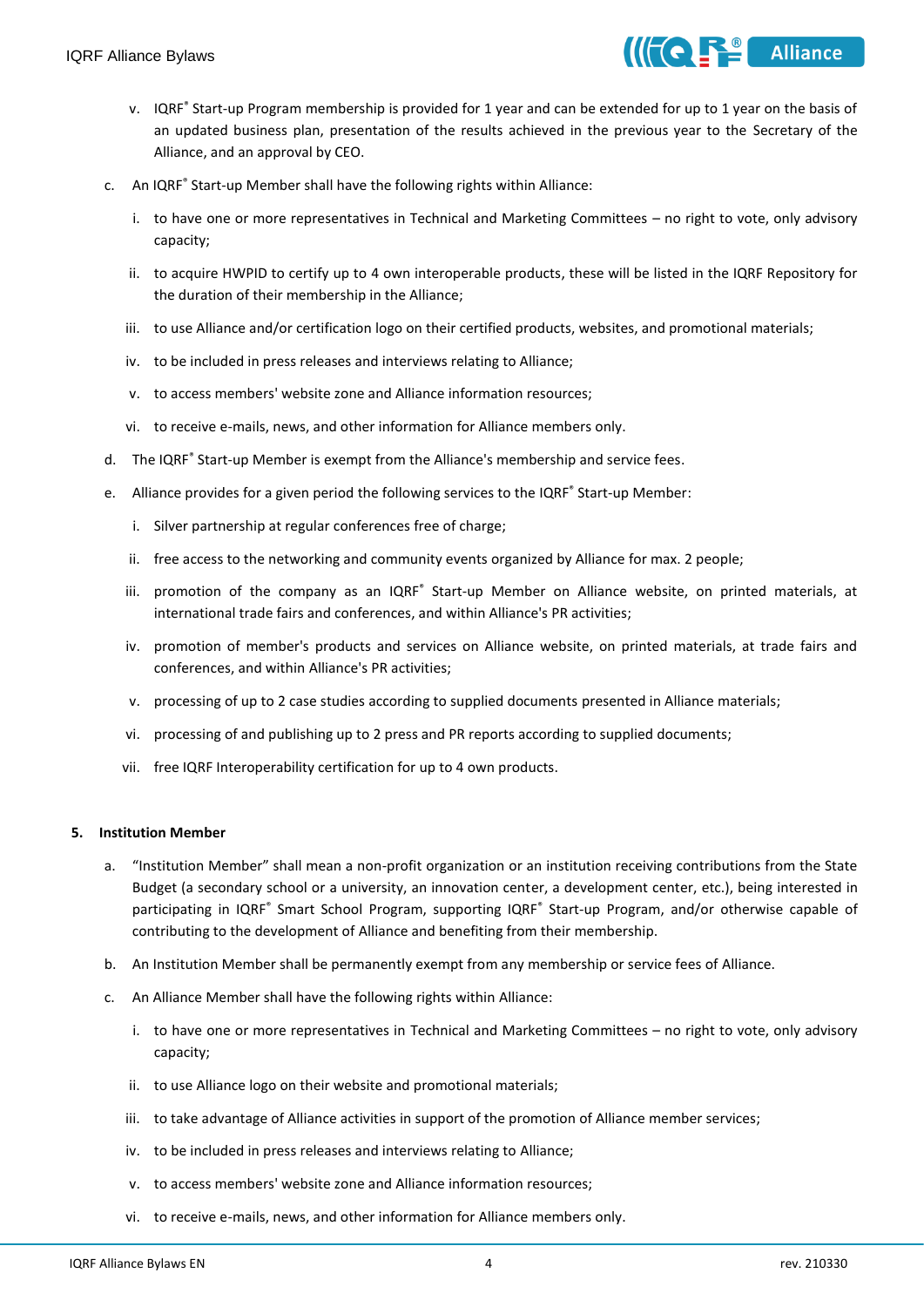

- vii. to participate in the events organized by Alliance.
- d. If an Institution Member is a secondary school or a university, they may also become members of the IQRF<sup>®</sup> Smart School Program with the following rights and obligations:
	- i. The organization has the right to use the name of IQRF<sup>®</sup> Smart School and the logo of IQRF<sup>®</sup> Smart School on their website and promotional materials;
	- ii. The organization obtains access to educational materials on IQRF® and is allowed to make use thereof for teaching, research, and development purposes;
	- iii. The organization has the right to participate in competitions organized by Alliance;
	- iv. Employing their own trained and certified tutors, the organization may provide their students with the certification of IQRF® mastery through ready-made tests;
	- v. As a member of the IQRF® Smart School Program, the organization undertakes to provide training and/or promotion of IQRF® within its organization and region.

#### **6. Founder Member**

- a. "Founder Member" companies are IQRF Tech s.r.o., IQRF Solutions s.r.o. a MICRORISC s.r.o., founding companies of Alliance. Founding members fully fund the technical development of IQRF technology and prepare the definition of the open standard of the IQMESH® protocol.
- b. The annual membership fee of a Founder Member is listed in the IQRF Alliance z.s. Tariff.
- c. A Founder Member shall have the following rights within Alliance:
	- i. to have up to three representatives in Alliance's Board of Directors;
	- ii. to have one or more of their representatives within all Committees;
	- iii. to vote in all Committees (one vote per member and Committee):
	- iv. to acquire free HWPID to certify their own interoperable products;
	- v. to use Alliance and/or certification logo on their certified products, websites, and promotional materials;
	- vi. to be included in press releases and interviews relating to Alliance;
	- vii. to access members' website zone and Alliance information resources;
	- viii. to receive e-mails, news, and other information for Alliance members only.
- d. The service fee for a Founder Member is listed in the IQRF Alliance z.s. Tariff.
- e. In consideration of the service fee payment, Alliance provides for a given period the following services to a Founder Member:
	- i. Platinum partnership at regular conferences free of charge;
	- ii. free access to the networking and community events organized by Alliance for max. 10 people;
	- iii. promotion of the company as a Sponsor Member on Alliance website, on printed materials, at international trade fairs and conferences, and within Alliance's PR activities;
	- iv. priority promotion of member's products and services on Alliance website, on printed materials, at trade fairs and conferences, and within Alliance's PR activities;
	- v. budget spending on Alliance defined marketing and PR events in the annual maximum amount specified in the IQRF Alliance z.s. Tariff;
	- vi. processing case studies according to supplied documents presented in Alliance materials;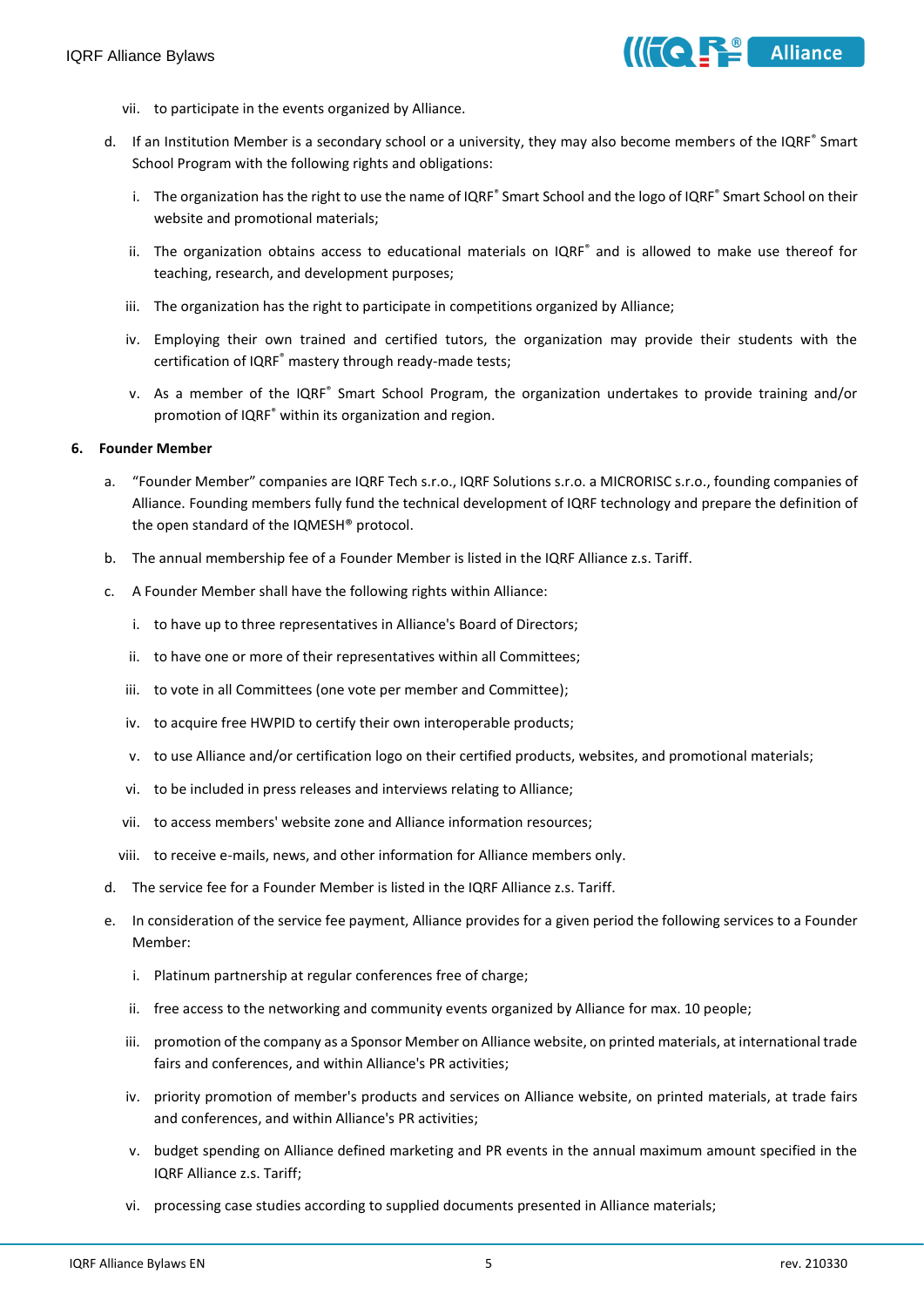

- vii. processing of and publishing press and PR reports according to supplied documents;
- viii. free IQRF Interoperability certification for own products.

#### **Art.4 Membership Fee**

- 1. The membership fee is an annual fee which entitles a Member to the rights pursuant to Art. 3 hereof and to the type of their membership.
- 2. The amount of the membership fee is set by the Board of Directors of the Alliance for the given type of membership and for the relevant period. It is listed in the IQRF Alliance z.s. Tariff.
- 3. The membership fee is payable on the date upon which an applicant becomes a Member of Alliance and annually on every anniversary thereof.

#### **Art.5 Service Fee**

- 1. The service fee is an annual fee for the services defined under Art. 3 hereof which Alliance provides a Member with in accordance with the type of their membership.
- 2. The amount of the service fee is set by the Board of Directors of the Alliance for the given type of membership and for the relevant period. It is listed in the IQRF Alliance z.s. Tariff.
- 3. The service fee is payable on the date upon which an applicant becomes a Member of Alliance and annually on every anniversary thereof.

#### **Art.6 Commencement of Membership**

- 1. The admission of a Member of Alliance shall be decided upon by CEO, in case of a Sponsor Member by the Board of Directors, on the basis of signed agreement to the Bylaws and payment of the membership and service fees, or the fulfillment of the conditions set for the given membership type.
- 2. Membership process:
	- a. The applicant fills in the form published on the official Alliance website;
	- b. The applicant signs the agreement to the Bylaws the scan of which they e-mail to info@iqrfalliance.org, or they send two copies thereof to Alliance registered office;
	- c. The applicant pays any proforma invoices or meets the requirements for the given membership type which is exempt from membership fee;
	- d. If CEO grants the membership application, CEO signs the agreement to the Bylaws signed by and received from the applicant. The membership of a new member shall arise as of the date of signature of the agreement to the Bylaws by both entities;
	- e. After signing the agreement to the Bylaws, Alliance shall send to a new member the following:
		- i. a scanned or true master copy of the signed agreement to the Bylaws;
		- ii. invoices for membership and service fees;
	- iii. an information e-mail with the access to Members' zone;
	- iv. other important and up-to-date information.
- 3. The list of Alliance Members shall be public and posted on the official Alliance website.

#### **Art.7 Suspension and Termination of Membership**

- 1. In case of failure of Alliance Member to pay the service fee no later than one month past the due date, CEO may decide upon the suspension of drawing the services pursuant to Art. 3 hereof, until the service fee is fully paid.
- 2. In case of failure of Alliance Member to pay the service fee no later than three months past the due date, CEO may decide upon the suspension of their membership in Alliance, until the service fee is fully paid.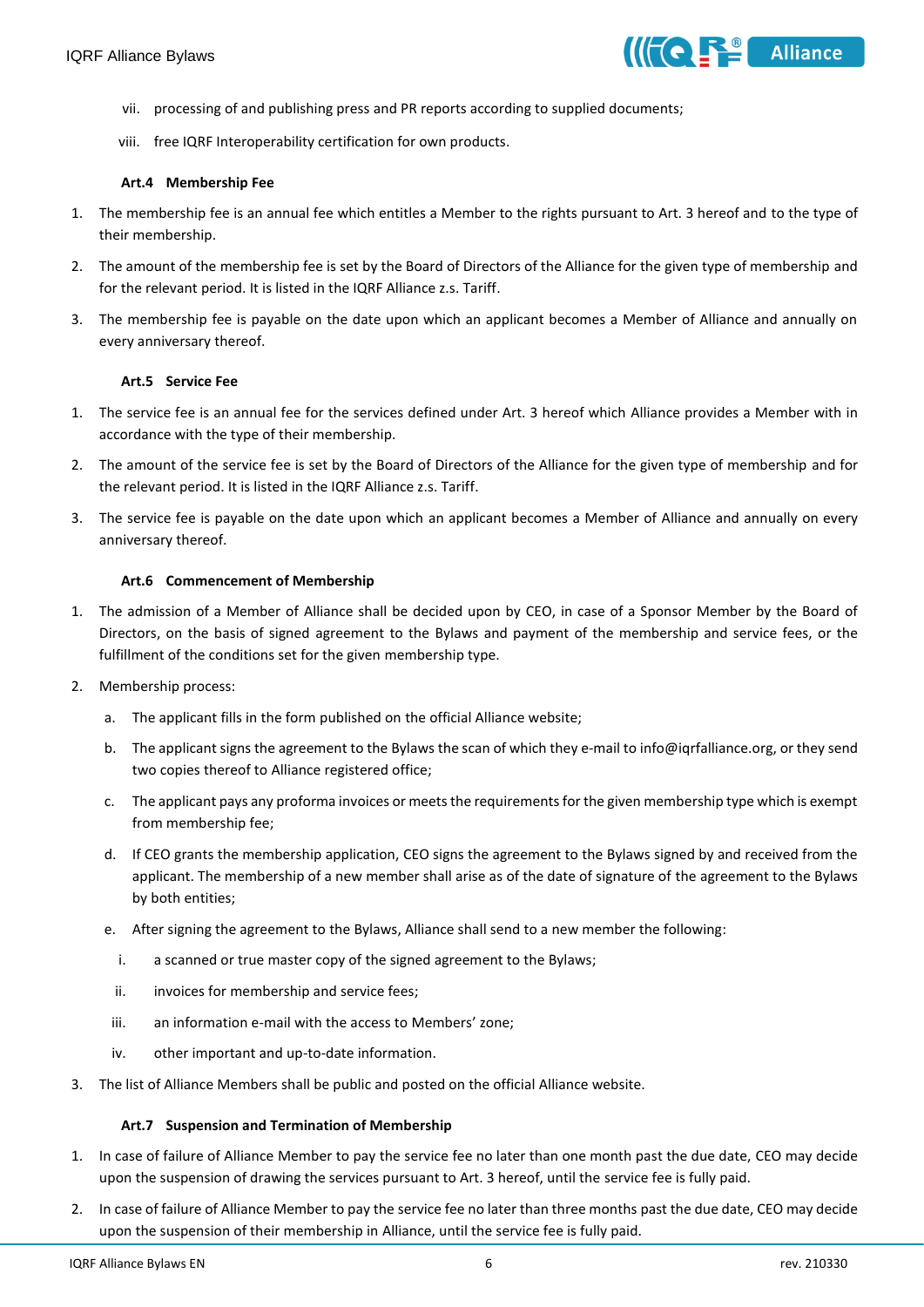

- 3. Membership in Alliance may be suspended or terminated at the discretion of Board of Directors in particular on the basis of the following facts:
	- a. The information provided in the membership application prove to be untrue or incomplete;
	- b. Alliance member violates any of their obligations stipulated hereby in a serious manner;
	- c. The member acts contrary to the objectives of Alliance stipulated hereby.
- 4. Membership in Alliance may further be suspended or terminated at the request of the Member concerned.
	- a. Any Member of Alliance shall be entitled to suspend or terminate their Alliance membership, in which case their membership shall be suspended or terminated as of the date of the delivery of Member's written notification to Alliance registered office.
- 5. In case of suspension or termination of their membership, a Member shall not be entitled to a refund of any portion of paid membership or service fees.

## **Art.8 Obligations of a Member of Alliance**

- 1. Each Member of Alliance shall, in particular:
	- a. Fill in and sign the Bylaws truthfully;
	- b. Pay in due time to Alliance the membership and service fees for services provided by Alliance according to the type of their membership;
	- c. Adhere to the principles of ethical conduct, in particular, to act in a qualified manner, in good faith, with the highest professional care, honestly, politely, loyally, helpfully, and in accordance with good manners. Cause no harm, through their conduct, to the legitimate interests and rights of Alliance or the Members thereof, and to act in accordance with the principles of equality and impartial behavior towards everyone, regardless of their race, religion, nationality, gender, age. No Alliance member shall, whether directly or indirectly, engage in any activity that could be interpreted as a search for or extortion of bribes, illegal commissions, or other payments or benefits;
	- d. Provide Alliance with a digital version of Member's logo in a vector format or as a high-resolution picture;
	- e. Enable Alliance to use Alliance Member logos to promote Member's company, brands, products, services, solutions, and projects, and to promote Alliance as a whole.
		- i. In case of Member's explicit request, the use of Member's logo shall be subject to their consent for each case thereof.
	- f. Promote, in accordance with their capabilities, the good name of  $IQRF<sup>°</sup>$  and Alliance.

## **Art.9 Alliance Partners**

- 1. Board of directors shall be entitled to approve any mutual free co-operation between Alliance and another organization. Not being Alliance Member, any such organization shall be referred to as IQRF<sup>®</sup> Alliance Partner.
- 2. Alliance Partners may be listed on Alliance website under Partners.

## **III. Committees**

#### **Art.10 Committees and their Objectives**

- 1. Committees are voluntary working groups of Alliance Members in which Members can contribute in various ways to the purpose of Alliance.
- 2. The objectives of the Committees are to:
	- a. create an environment for effective co-operation of Members in key areas of Alliance activities;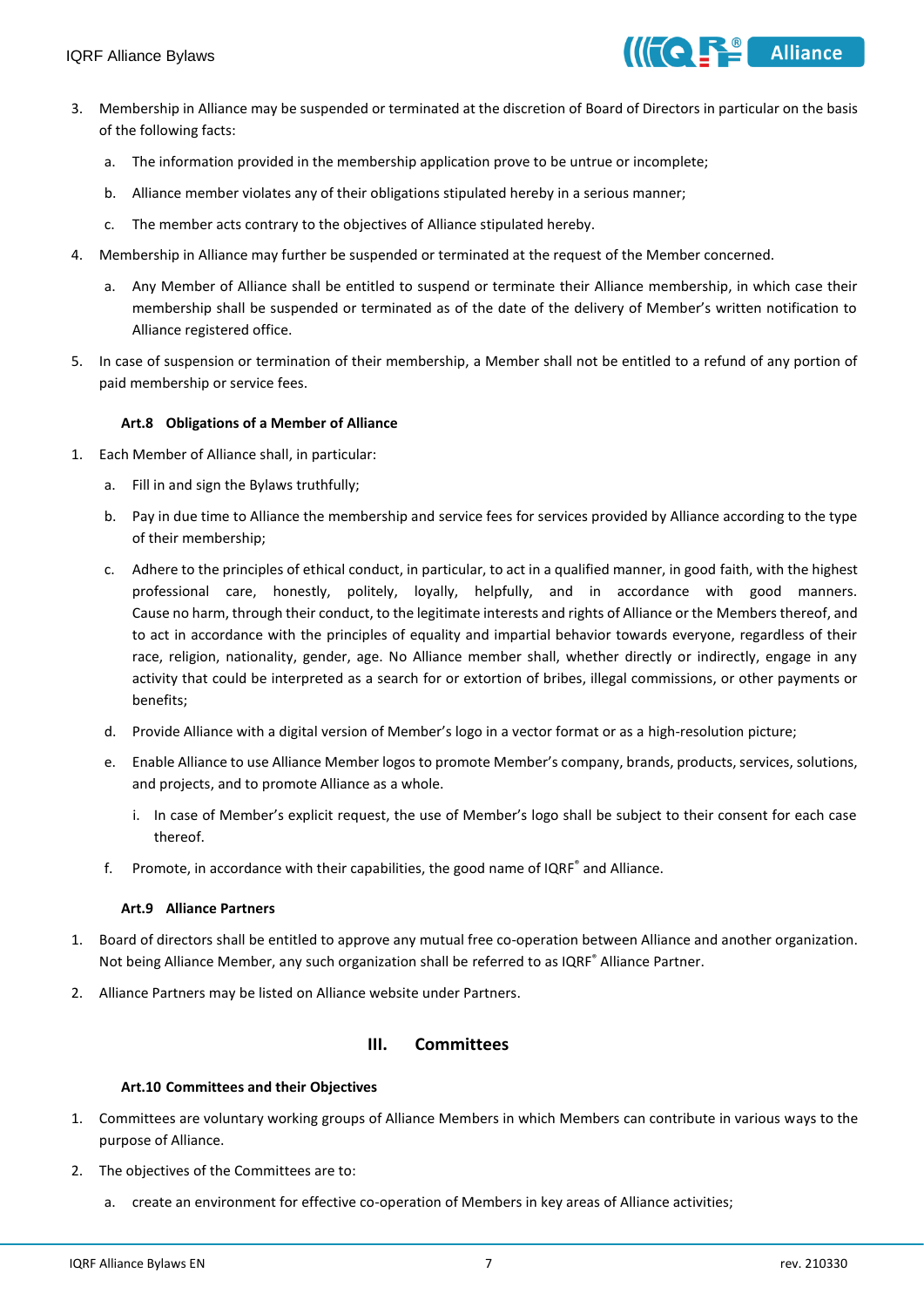

- b. prepare agreed outputs of the Committee for the development of the given Alliance area;
- c. implement the agreed steps within the Committee.

## **Art.11 Committee Chairmen and Members**

- 1. The Chairman of the Committee
	- a. CEO appoints and dismisses the Chairman of the Committee.
	- b. The Chairman of the Committee shall be responsible for:
		- i. Regular meetings of the Committee;
		- ii. Administrative work within the Committee (invitations, list of members of the Committee, minutes of meetings, outputs);
		- iii. Ensuring the voting of the Committee;
		- iv. Submitting the outputs of the Committee for approval to CEO;
		- v. Presenting the outputs of the Committee and implementing the agreed steps;
	- c. The Chairman of the Committee has the right to deny or terminate the participation of a Committee Member, except for Sponsor and Contributor Members, especially when a Committee Member fails to behave efficiently and constructively, and/or fails to contribute to the work of the Committee.
	- d. The Chairman of the Committee shall be entitled to no remuneration for their position of the Chairman of the Committee.
- 2. Committee Member
	- a. Committee Members shall be active and constructive in their approach towards Committee's activities and, according to their capabilities, towards the performance of tasks assigned by the Committee Chairman.
	- b. Representatives of Sponsor, Founder and Contributor Members shall have the right to vote during the approval of the outputs of the Committee. Representatives of IQRF® Start-up, Adopter and Institution Members shall have no such right.
	- c. Applicants for the membership of the Committee shall apply to the Chairman of the Committee to be included in the list of Committee Members.
	- d. Committee Members shall not be entitled to any remuneration for their work in the Committee.

# **Art.12 Types Of Committees**

- 1. Technical Committee
	- a. The Technical Committee consists of the representatives of Sponsor, Contributor, Adopter, IQRF® Start-up, Founder and Institution Members.
	- b. The main task of the Technical Committee are:
		- i. defining the standardization of IQRF<sup>®</sup> devices and gateways;
		- ii. defining the certification process of IQRF<sup>®</sup> interoperable devices and gateways, and to oversee the implementation and operation thereof;
		- iii. defining the concept of IT infrastructure for easy use of certified IQRF® products, and oversee the implementation and operation thereof;
		- iv. defining the concept of a certified IQRF® product database, and oversee the implementation and operation thereof;
		- v. working with the Marketing Committee to prepare technical marketing materials;
		- vi. working with the Board of Directors on development plans for IQRF<sup>®</sup> Interoperability Standard and Ecosystem;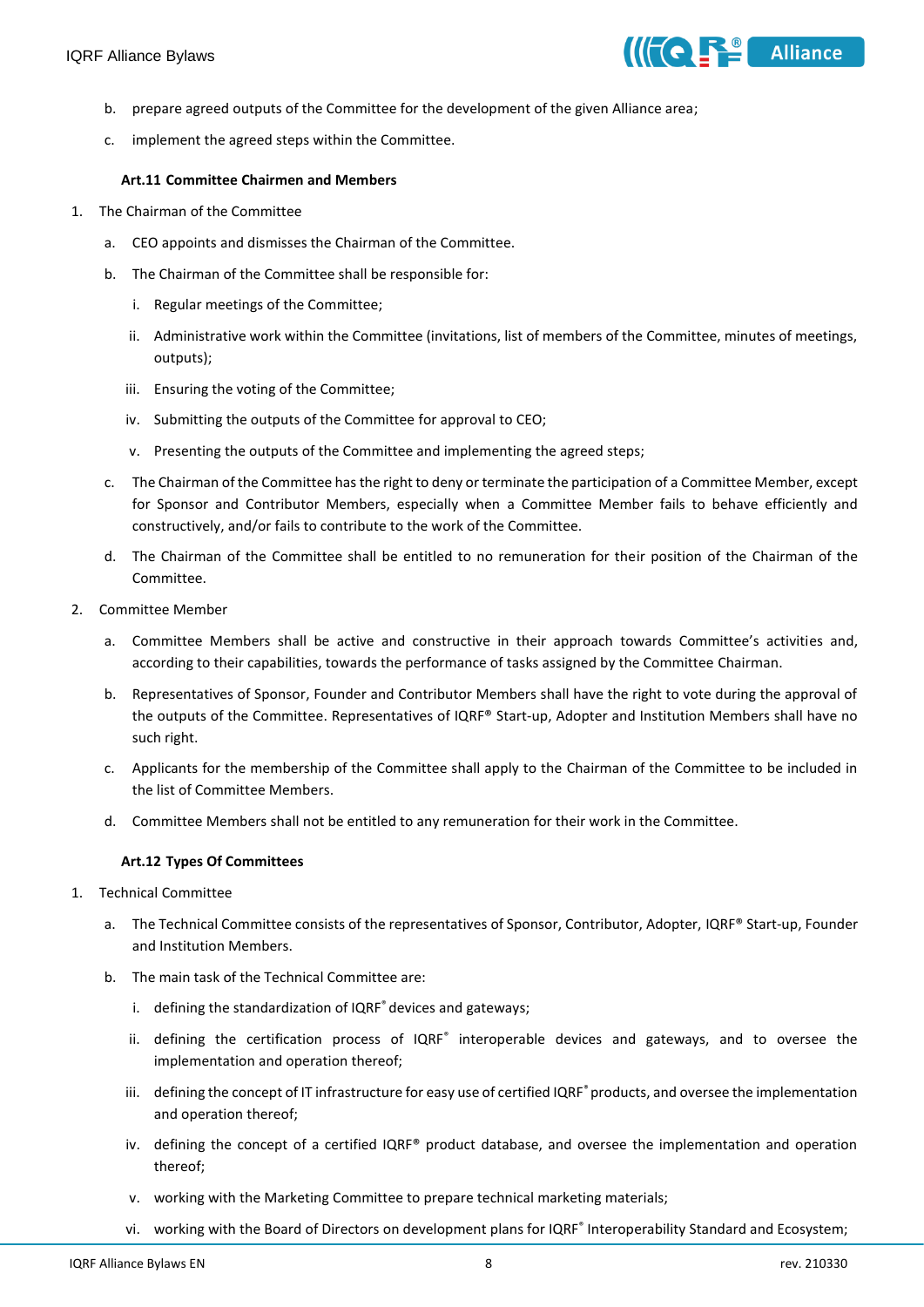

- 2. Marketing Committee
	- a. The Marketing Committee consists of the representatives of Sponsor, Contributor, Adopter, IQRF® Start-up, Founder and Institution Members.
	- b. The main task of the Marketing Committee are:
		- i. creating print and digital marketing materials;
		- ii. organizing events to promote IQRF®-based products, solutions, and services;
		- iii. maintaining and upgrading Alliance website;
		- iv. promoting IQRF<sup>®</sup> through PR and social networks.
- 3. Other Committees
	- a. The creation or termination of a Committee shall be approved by Board of Directors.

# **IV. Intellectual Property**

#### **Art.13 Intellectual Property of Alliance**

- 1. Alliance uses the IQRF® brand under a Licensing Agreement with IQRF Tech s.r.o.
- 2. Any patents and applied designs for IQRF<sup>®</sup> as well as trademarks for IQRF<sup>®</sup> OS, IQRF<sup>®</sup> DPA, IQRF<sup>®</sup> SDK, IQRF<sup>®</sup> IDE, etc. shall remain the sole property of IQRF Tech s.r.o.
- 3. Alliance and IQRF Tech s.r.o jointly manage:
	- a. technical documentation of the IQRF<sup>®</sup> Interoperability standard;
	- b. IT infrastructure to ensure simple operation of certified IQRF® Products;
	- c. outputs and materials of Committees;
	- d. Alliance marketing materials;
	- e. Alliance website and the content thereof;
	- f. documentation, database, and process to certify IQRF<sup>®</sup> interoperable products.
- 4. Any materials, suggestions, ideas, and recommendations by members of Committees may be used to create the Intellectual Property of Alliance unless a Member identifies explicitly the shared information as confidential.

# **V. Standardization and Certification of IQRF® Interoperability**

#### **Art.14 Standardization of IQRF® Interoperability**

- 1. IQRF® Interoperability standardization objectives:
	- a. ensuring the interoperability of IQRF® products of various manufacturers (unification of control of common peripherals through standardization of IQRF® DPA commands);
	- b. simple integration of IQRF® Interoperability standard into end devices, gateways, clouds, mobile applications, etc.
- 2. IQRF<sup>®</sup> Interoperability standardization shall be provided by Alliance Technical Committee.
- 3. IQRF® Interoperability standard is publicly available on Alliance website.

# **Art.15 Certification of IQRF® Interoperability**

- 1. IQRF® Interoperability certification objectives:
	- a. ensuring the interoperability of IQRF<sup>®</sup> products of Alliance members.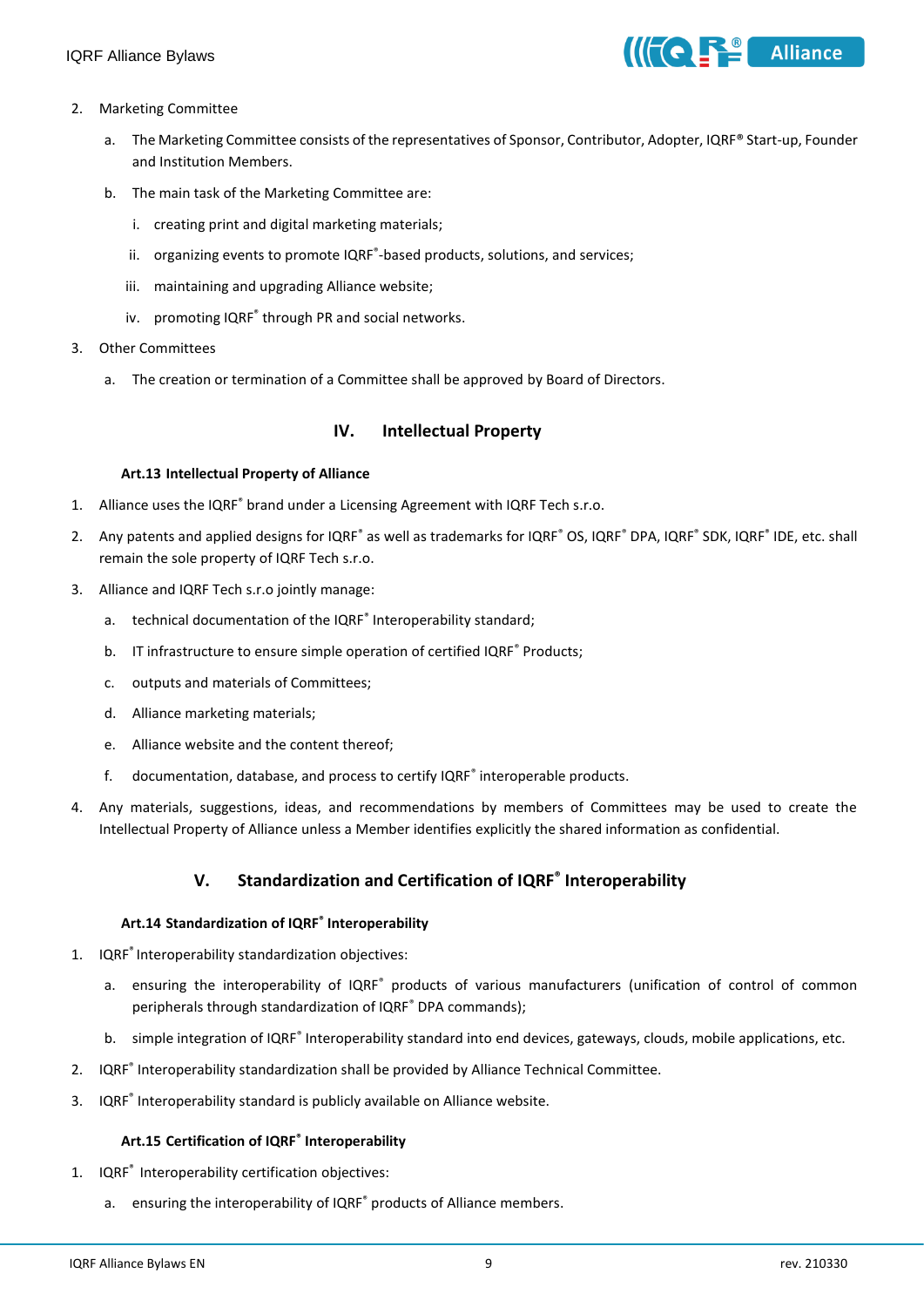

- b. assuring the customer that the device is interoperable with the IQRF® Ecosystem and can be controlled by standard IQRF® commands.
- 2. IQRF<sup>®</sup> Interoperability certification shall be defined and provided (or assigned) by Alliance Technical Committee.
- 3. Any materials needed to certify a product are available on Alliance website.
- 4. A product certified for IQRF Interoperability may be marked with IQRF® Interoperable logo.

## **Art.16 IT Infrastructure to support IQRF® Interoperability**

- 1. Objectives:
	- a. simple (plug-and-play) installation of an IQRF<sup>®</sup> interoperable product;
	- b. minimizing errors associated with poor installation or programming of IQRF® products;
	- c. providing a unified database of all IQRF<sup>®</sup> Interoperable products.
- 2. IT Infrastructure shall be defined by Alliance Technical Committee which also oversees its implementation and operation.

# **VI. Organization of Alliance**

#### **Art.17 Alliance Board of Directors**

- 1. Alliance Board of Directors is composed of:
	- a. representatives of Founder Members, each having up to three members;
	- b. representatives of Sponsor Members, each having on member;
	- c. representatives of Contributor Members, appointed by the CEO on the basis of their activity and contribution to the Alliance, each having one member;
	- d. Secretary of the Alliance
- 2. The Board of Directors shall have the following tasks and powers:
	- a. be the supreme body of Alliance;
	- b. approve the Bylaws of Alliance;
	- c. approve membership, service and other fees listed in the Alliance's tariff;
	- d. approve Alliance's financial result (available to members of the Board of Directors only);
	- e. appoint and dismiss CEO;
	- f. define the tasks and powers of CEO;
	- g. appoint and dismiss CTO;
	- h. define the tasks and powers of CTO;
	- i. appoint and dismiss the Secretary of the Alliance;
	- j. define the tasks and powers of the Secretary of the Alliance;
	- k. set the remuneration of the Secretary of the Alliance
	- l. establish and dissolve the Committees;
	- m. approve the accession of Sponsor Members;
	- n. decide on the abolition, merger, or transformation of Alliance.
	- o. create and update long-term and annual strategic plans of Alliance;
	- p. plan outputs and key Alliance activities both on organizational and technical level;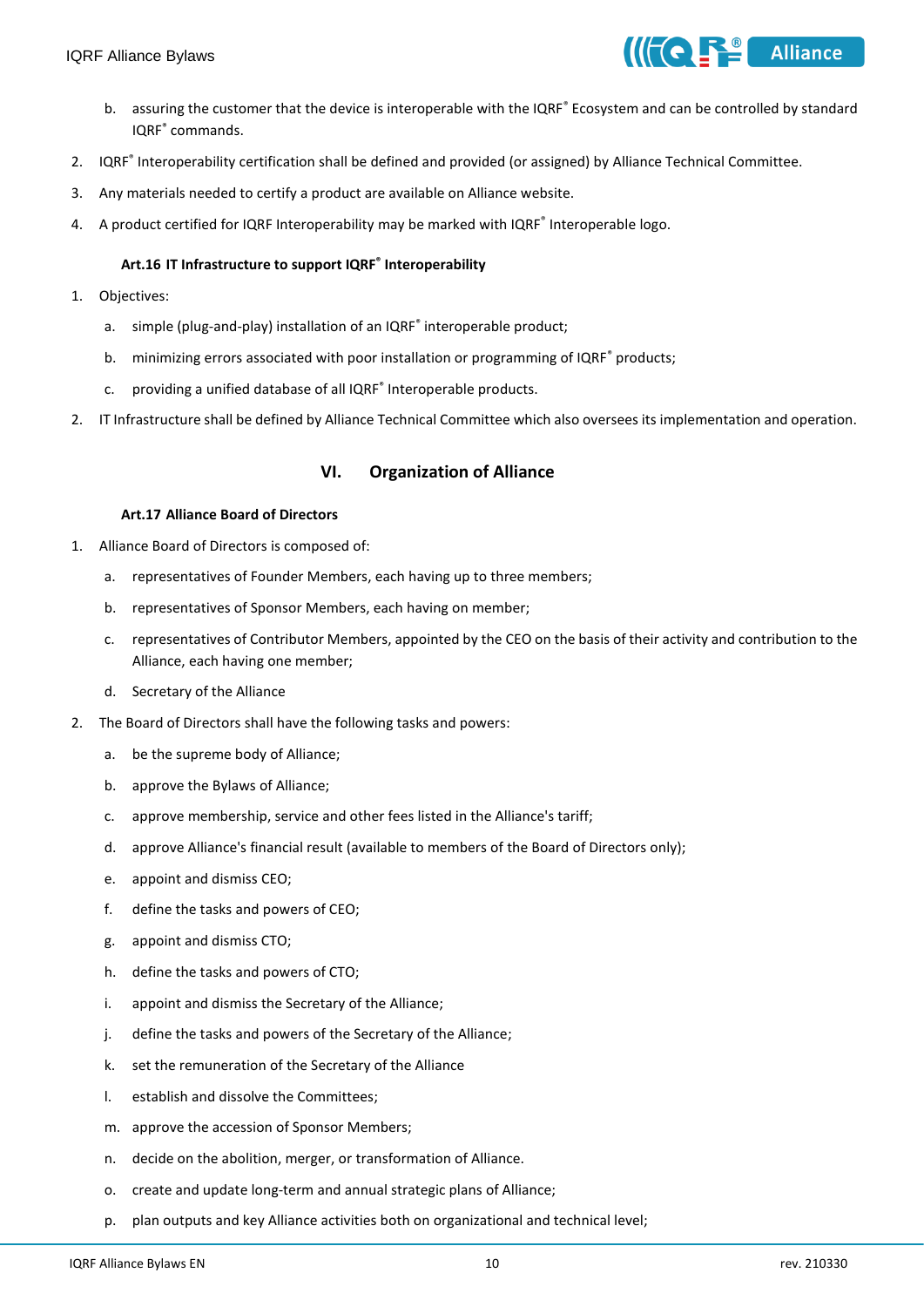

- q. plan the development of IQRF® Ecosystem.
- 3. The decision of the Board of Directors shall be made on the basis of a simple majority of all representatives. Remote communication services could be used.
- 4. The minimum frequency of meetings of Alliance Board of Directors is once a year.

#### **Art.18 CEO**

- 1. CEO is a natural person acting as an authorized representative on the basis of an appointment by Alliance Board of Directors.
- 2. CEO shall have the following tasks and powers:
	- a. be appointed for 3 years;
	- b. appoint and dismiss the Chairmen of Committees;
	- c. approve Committee outputs;
	- d. may take part in all meetings by the Committees and the Board of Directors;
	- e. support the work of the Committees;
	- f. represent Alliance in public, conferences, exhibitions, events, media, companies, etc.;
	- g. support the co-operation of Alliance members;
	- h. approve the accession of Alliance Members;
	- i. sign contracts for Alliance;
	- j. approve the Secretary's proposal for the Alliance's budget.

# **Art.19 CTO**

- 1. CTO is a natural person performing the position on the basis of appointment by Alliance Board of Directors.
- 2. CTO shall have the following tasks and powers:
	- a. be the Chairman or a member of the Technical Committee;
	- b. coordinate Alliance activities in technical areas;
	- c. represent Alliance in technical meetings, discussions, and presentations.

#### **Art.20 Secretary**

- 2. Secretary is a natural person performing the position on the basis of appointment by Alliance Board of Directors.
- 3. Secretary shall have the following tasks and powers:
	- a. be responsible for carrying out the tasks arising from the Committees meetings;
	- b. communicate with Alliance members and submits their proposals to the Committees;
	- c. be responsible for the administration and coordination of the Alliance's activities and the accounting of the Alliance;
	- d. represent the Alliance in usual meetings, discussions and presentations;
	- e. manage the purchase and sale of goods and services related to the operations of the Alliance;
	- f. prepare the Alliance's budget proposal;
	- g. receive remuneration upon the decision of Alliance Board of Directors.